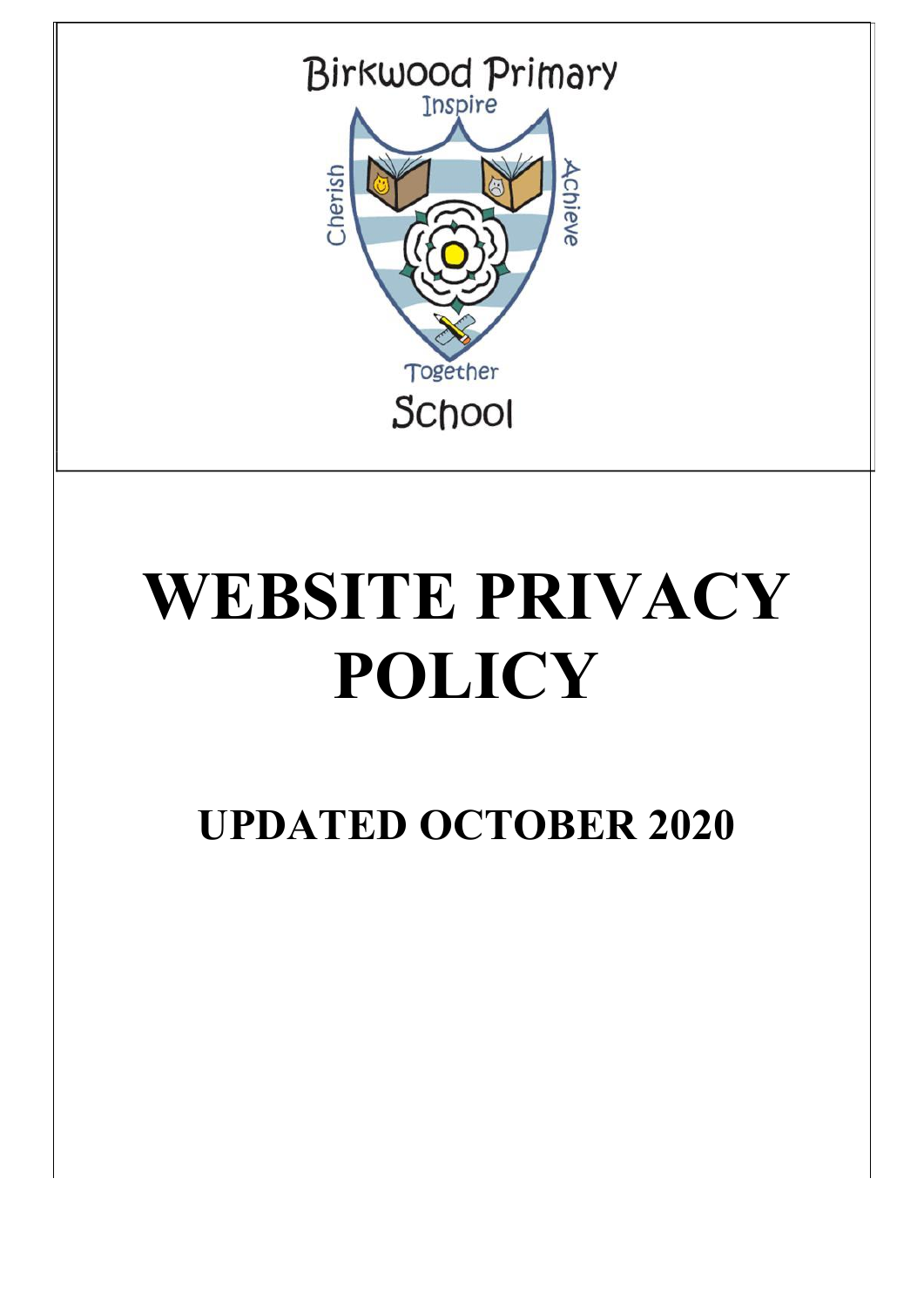

# **WEBSITE PRIVACY POLICY**

# **UPDATED OCTOBER 2020**

We are committed to safeguarding the privacy of our website visitors; this policy sets out how we will treat your personal information.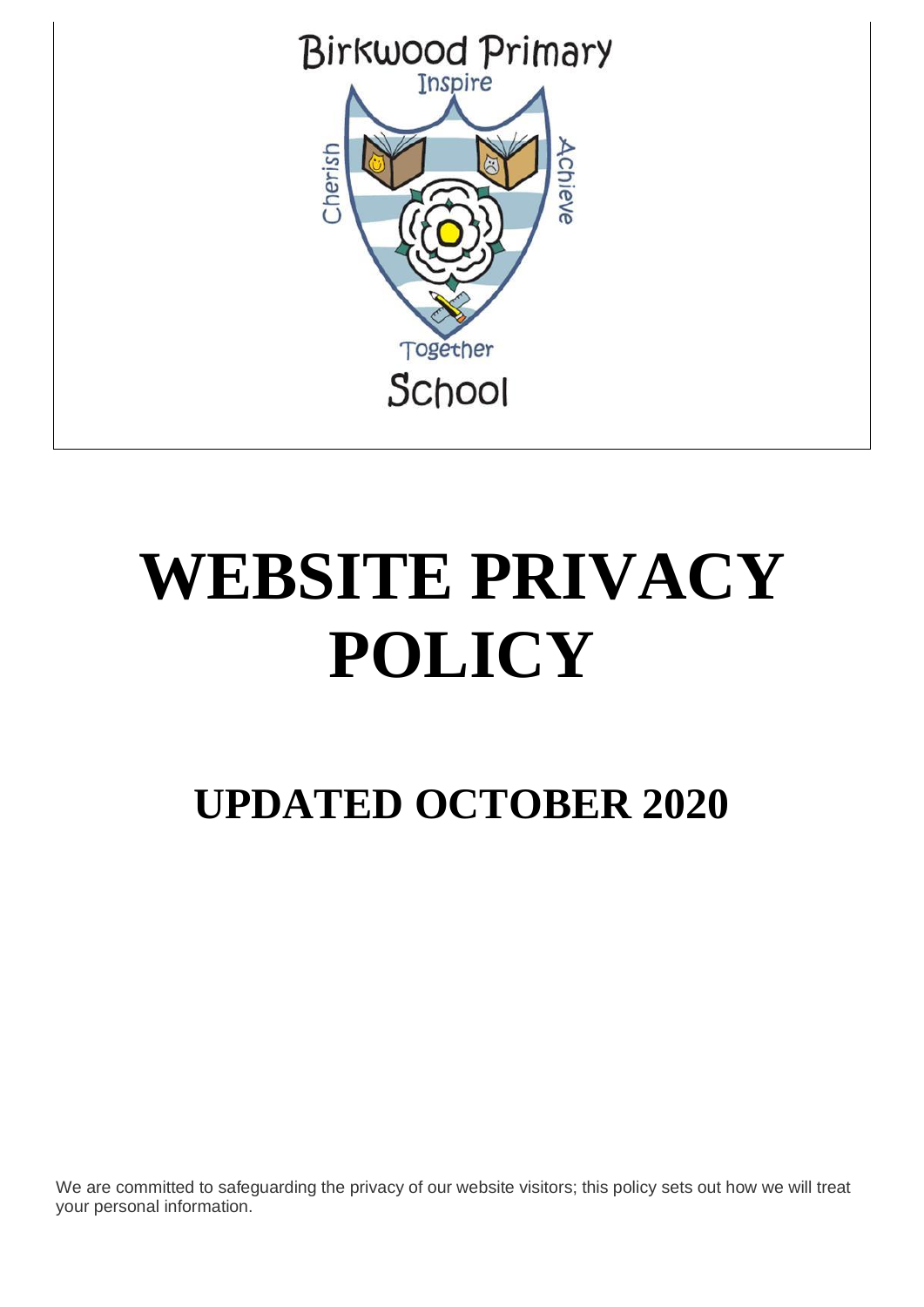We collect certain information or data about you when you use our website. **This includes:**

- questions, queries or feedback you leave, including your IP address and browser version if you send a message via a form on our website
- your IP address from which you access our website, and details of which version of web browser and operating system you used
- the date and time of your visit
- Google Analytics data, which is information on how you use our website, using cookies and page tagging techniques to help us improve our website
- the website address of the website from which you accessed our website
- the approximate location from which you viewed our website

### **This helps us to:**

- improve our website by monitoring how you use it
- respond to any feedback you send us, if you've asked us to

Unless you voluntarily submit personal information to us (for example, by sending us an e-mail or completing the contact form), we can't personally identify you using your data.

#### **Where your data is stored**

We store your data on secure servers in the UK. Your data can only be viewed by our staff or our suppliers, Schools-Online. By submitting your personal data, you agree to this.

## **Keeping your data secure and disclosing your information**

Transmitting information over the Internet is generally not completely secure, and we can't guarantee the security of your data.

Any data you transmit to us is at your own risk.

We have procedures and security features in place to try and keep your data secure once we receive it. We won't share your information with any other organisations for marketing, market research or commercial purposes, and we don't pass on your details to other websites. We may pass on your personal information if we have a legal obligation to do so, or if we have to enforce or apply our terms of use and other agreements.

#### **Links to other websites**

Our website contains links to and from other websites. This privacy policy only applies to our website.

## **Following a link to another website**

If you go to another website from this one, including any websites that we link to, you should read the Privacy Policy on that website to find out what it does with your information.

#### **Following a link to our website from another website**

If you come to our website from another website, we may receive personal information about you from the other website. You should read the privacy policy of the website you came from to find out more about this.

#### **Policy amendments**

We may update this privacy policy from time-to-time by posting a new version on our website. You should check this page occasionally to ensure you are happy with any changes.

#### **Monitoring and Review**

The Governing Body reviews this policy every 2 years. The Governors may, however, review the policy earlier than this, if the government introduces new regulations, or if the governing body receives recommendations on how the policy might be improved.

This policy will be reviewed in October 2022.

| signea |
|--------|
|--------|

Headteacher Date \_\_\_\_\_\_\_\_\_\_